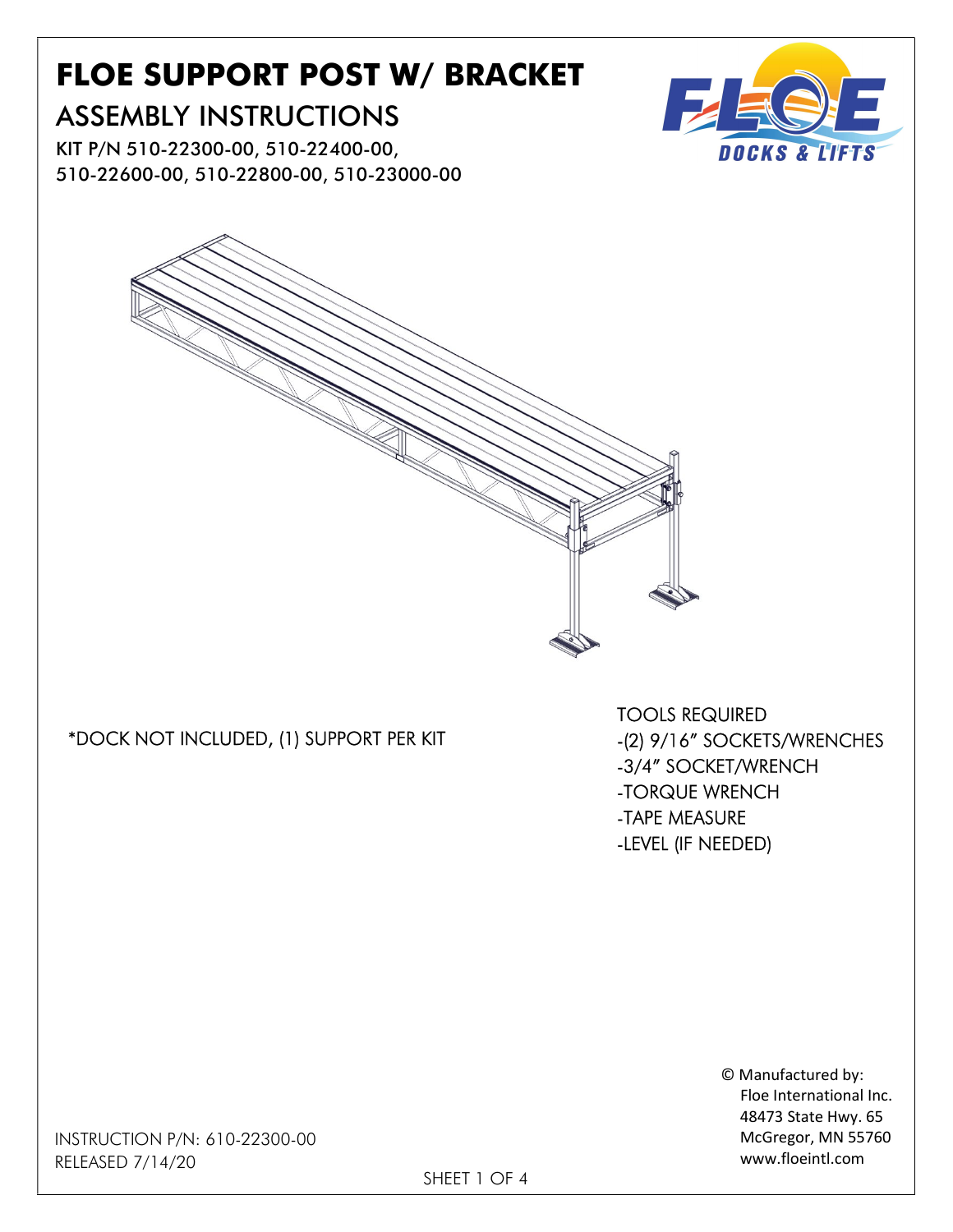### BILL OF MATERIALS/EXPLODED VIEW

|               | <b>SUPPORT POST W/ BRACKET</b> |             |                                |  |  |
|---------------|--------------------------------|-------------|--------------------------------|--|--|
| <b>NUMBER</b> | <b>PART NUMBER</b>             | <u>QTY.</u> | <b>DESCRIPTION</b>             |  |  |
|               | 001-70111-00                   | З           | HHCS, 3/8-16 X 2" 18-8 SS      |  |  |
| $\mathcal{P}$ | 001-70205-00                   |             | HHCS, 1/2-13 X 1" SS 18-8      |  |  |
| 3             | 001-71017-00                   |             | FLAT WASHER, 3/8" SAE SS 18-8  |  |  |
|               | 001-76349-00                   | З           | NUT, 3/8-16 ALUM.              |  |  |
| 5             | 001-76350-00                   |             | NUT, 1/2-13 ALUM.              |  |  |
| 6             | <b>SEE LIST</b>                |             | POLE, DOCK SUPPORT             |  |  |
|               | 002-02071-00                   |             | CLAMP, SUPPORT TUBE - 4.5"     |  |  |
| 8             | 002-02072-00                   |             | PAD, DOCK SUPPORT              |  |  |
| 9             | 006-13400-00                   |             | CAPLUG, 1-1/4" SQ. (.125 WALL) |  |  |

| NUMBER | KIT NUMBER   | PART NUMBER                 | <b>QTY</b> | <b>DESCRIPTION</b>            |
|--------|--------------|-----------------------------|------------|-------------------------------|
|        | 510-22300-00 | 002-02062-00                |            | POLE, DOCK SUPPORT - 30" LG.  |
|        | 510-22400-00 | 002-02064-00                |            | POLE, DOCK SUPPORT - 48" LG.  |
|        | 510-22600-00 | 002-02065-00                |            | POLE, DOCK SUPPORT - 72" LG.  |
|        | 510-22800-00 | 002-02067-00                |            | POLE, DOCK SUPPORT - 96" LG.  |
|        |              | 510-23000-00   002-02070-00 |            | POLE, DOCK SUPPORT - 120" LG. |



SHEET 2 OF 4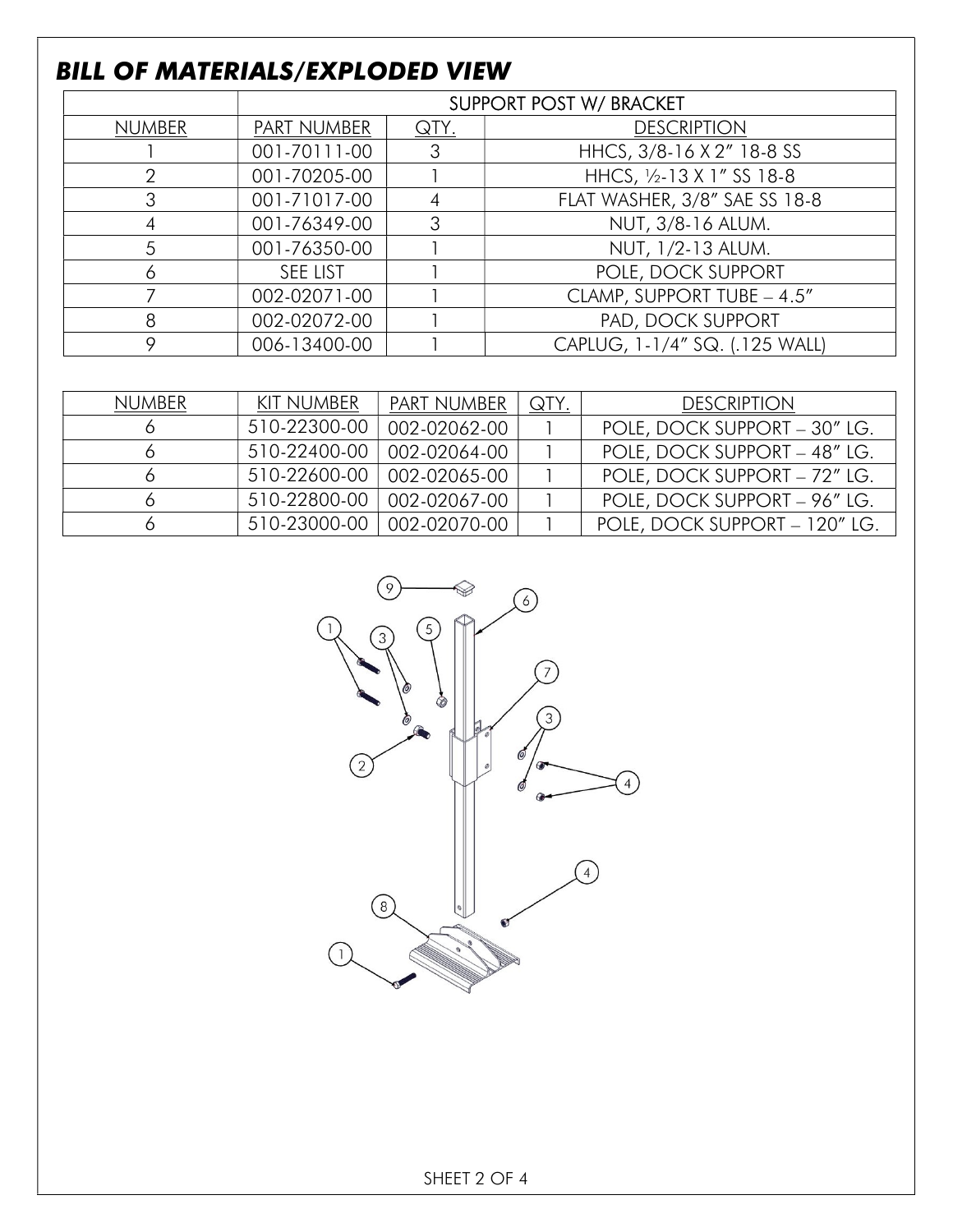### **ASSEMBLY**

PLACE THE ASSEMBLED DOCK SUPPORT ONTO THE CORNER UPRIGHT ON THE DOCK SIDE (FIGURE 1.1). ATTACH TO DOCK USING (2) 3/8" X 2" BOLTS, (4) 3/8" WASHERS, AND (2) 3/8" NUTS (FIGURE 1.2)